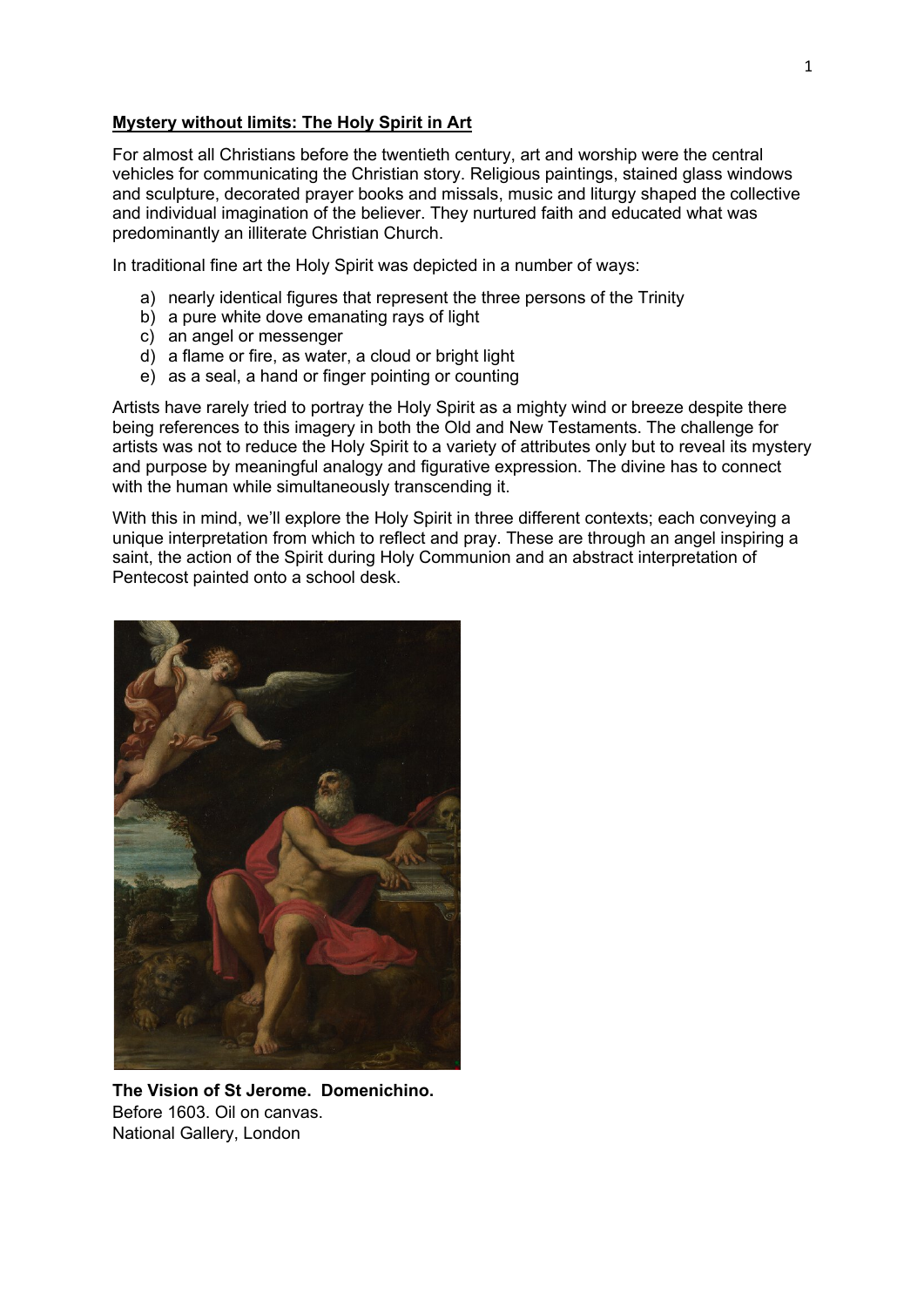*St Jerome (c.342 – 420 AD) was born in Dalmatia and moved to Rome as a teenager where he became a Christian and prepared a translation of the New Testament from Greek into Latin. He continued this work in Bethlehem, translating most of the Old Testament into Latin from Hebrew. Together, these translations became known as the Vulgate. St Jerome believed that his work was a direct result of the Holy Spirit and produced a vast collection of commentaries and other writings that had great influence on Christian theology. With support from his friend St Paula he established monasteries for men and women but lived alone in a cell in Bethlehem. He also spent four years as an ascetic, praying and fasting in the Syrian desert which is represented in this painting.*

*Domenico Zampieri, called Domenichino, (1581 - 1641) was an Italian artist and painter of classical landscape.*

## **The Vision of St Jerome**

Mediaeval and Renaissance images of St Jerome derive their iconography from the Golden Legend<sup>1</sup> and its sources. So, in the legends about St Jerome a number of events were appropriated into paintings of him. These include, as we see in Domenichino's rendition here, St Jerome in the wilderness, accompanied by a tame lion from which he pulled a thorn from its paw. In gratitude the lion faithfully guarded and assisted St Jerome. Incorrectly, it is recorded that St Jerome was 'ordained a cardinal-priest in Rome'. Therefore, he is usually dressed as a cardinal with a red cape and red flat-top cardinal's hat which we also see here. The hat is set aside as a token of humility since St Jerome left Rome and its temptations, and partially covers the skull to the right. The skull being a symbol of mortality and the opposite of vanity.

As a Scripture scholar, St Jerome is always surrounded by books. He receives divine inspiration from the Holy Spirit in the form of an angel at the top left of our painting. The angel is barely clothed in billowing coral fabric in order to show movement and flight. The angel points upwards to heaven with its right hand, and with its left hand, blesses and inspires St Jerome to bridge the human and the divine. The muscular, ageing St Jerome, transfixed by the younger angel, presses his fingers onto his translation – this is a spiritual dictation in process.

The two figures almost mirror each other with their corresponding robes and parallel gestures. They are little and large. The angel, airborne and higher, draws St Jerome's mind towards God while the disciplined saint keeps his hands firmly on the translation. He's almost holding down the words just to make sure he understands the Holy Spirit correctly.

# **A Watchful Lion**

To add to this curious vision (visions being a blend of the natural and supernatural), the prostrate lion keeps very quiet and still, its head slightly cocked for sounds. Staring directly at the viewers - you and me, he ensures that no one disturbs this sacred encounter.

The crude wooden cross on the bottom right is diagonally opposite the angel. This indicates St Jerome's faith and Jesus' own journey from death to resurrection. It is the only element of the picture that is vertical: faith stands upright. Faith inspires St Jerome's sacrificial path indicated not just by his roughly-hewn stone seat and table, but the far distant horizon of Italy from whence he studied and from which a new light shines forth as he translates the Scriptures into Latin.

The vista is a typical Italian landscape probably late afternoon nearing dusk in which this cave will be dark. In the Principal Works of St Jerome, he states:

 $1$  A re-written collection of saints' lives by Jacobus de Voragine (1231-98, Archbishop of Genoa); writing before 1267, achieved a dominance in later Western hagiographical literature. About 900 manuscripts of his Golden Legend survive. From 1470-1530 it was the most often printed book in Europe.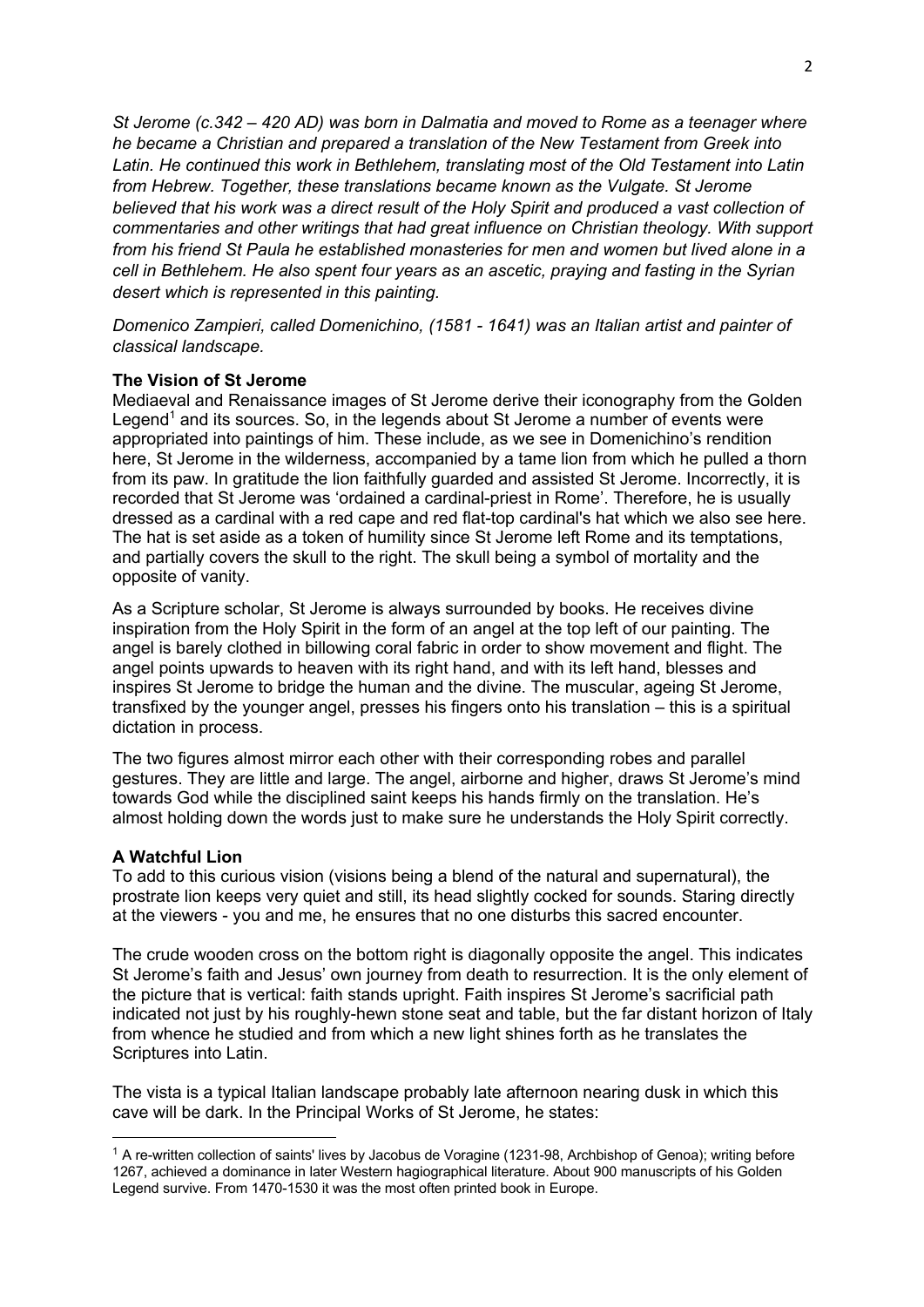*"My eyes are growing dim with age and to some extent I share the suffering of the saintly Isaac: I am quite unable to go through the Hebrew books with such light as I have at night, for even in the full light of day they are hidden from my eyes owing to the smallness of the letters. ... ."*

This is not a one-off meeting with the Holy Spirit. Angels are believed to have visited Jerome regularly to help him with his commentaries, and presumably with his eyesight.



**Jacques Iselin** *–* **The Elements of the Holy Communion.** 1963. Oil on canvas. Oxford Brookes University. From the Methodist Art Collection.

*Jacques Iselin (1933 - 2003) was a Swiss painter.*

Let us turn to the Gospels as we consider the institution of the Lord's Supper and its symbols. These vary slightly in Matthew, Mark and Luke. In John 6 there is only a detailed discourse by Jesus on the meaning of the miracle of the loaves and fishes and reference to a final supper in John 13 just before Jesus washes his disciples' feet.

## *Matthew 26:26-30 - The Institution of the Lord's Supper*

*<sup>26</sup> While they were eating, Jesus took a loaf of bread, and after blessing it he broke it, gave it to the disciples, and said, "Take, eat; this is my body." <sup>27</sup> Then he took a cup, and after giving thanks he gave it to them, saying, "Drink from it, all of you; <sup>28</sup> for this is my blood of the covenant, which is poured out for many for the forgiveness of sins. 29 I tell you, I will never*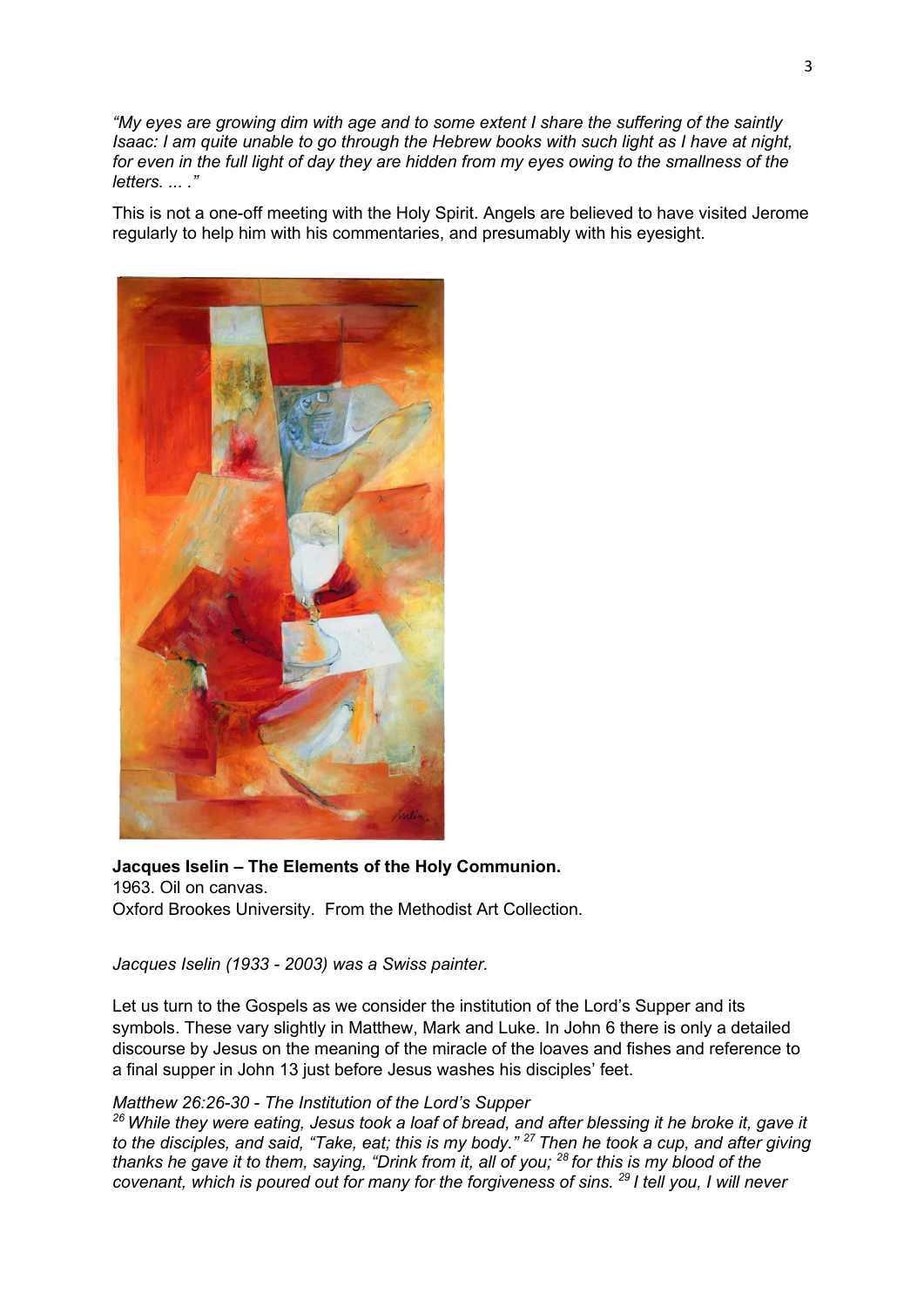*again drink of this fruit of the vine until that day when I drink it new with you in my Father's kingdom." <sup>30</sup> When they had sung the hymn, they went out to the Mount of Olives.*

Sharing in the bread and wine / body and blood has been central to Christian life and worship since the earliest followers of The Way. Its symbols have been depicted in art since the 2nd century catacomb drawings and are:

*Bread -* the basic food of physical life, so the Eucharistic bread is the food of spiritual life. At the Last Supper, Jesus took a loaf of unleavened bread and said*, "Take and eat, this is my body"* (Mt 26:26; Mk 14:22; Lk 22:19). The bread is blessed by Jesus, in the power of the Holy Spirit.

Jesus fed the 5,000 with a basket of five loaves (Mt 14:17; Mk 6:38; Lk 9:13; Jn 6:9), and he fed the 4,000 with a basket of seven (Mt 15:34; Mk 8:6).

*Fish -* part of Jesus' feeding miracles (Mt 14:17; 15:34; Mk 6:38; 8:6,7; Lk 9:13; Jn 6:9), and part of Jesus' lakeside meal with his disciples after the Resurrection (Jn 21:9).

The symbol of the fish to denote Jesus has been used since the  $2<sup>nd</sup>$  century as the letters of the Greek word for fish 'ichthys' translate as "Jesus Christ, Son of God, Saviour".

*Grapes and wine* – used by Jesus at the Last Supper to represent his blood, the blood of the covenant he made with the world, and shed on our behalf, for the forgiveness of sins (Mt 26:28; Mk 14:24; Lk 22:20).

*A cup or chalice -* the vessel for the wine-become-blood at the Last Supper as Jesus handed it around to his disciples. (Mt 26:27; Mk 14:23; Lk 22:17, 20).

*The Altar -* where the Last Supper has traditionally been celebrated and is a symbol for the self-offering of Jesus.

# **The Spirit's Outpouring**

When we consider this striking abstract painting by Iselin, at first glance it seems to be a rectangular blaze of fire. Predominantly reds, oranges, mandarins and yellows fight for our attention. Their angles are deceptive, so while we initially see the colours and forms as geometric shapes, the longer we look the more we notice the curves and arcs. This is a painting that dances before our eyes.

Then appear white tones and blue hues to temper the heat. A hint of green and dash of pink add to this crucible of colours. Is this a stained glass window radiant with the new dawn light, a flash of priestly vestments or a summer's mosaic? To keep us grounded, Iselin adds grey and black outlines, curves and cylinders to contain the Spirit's outpouring. Depths recede and images emerge, while counterpoint and contrapuntal motion compete at the edge. In this surrender to the centre, foreground and background meet at the point of no resistance. This is the Lord's Supper in the modern gaze.

Only the Holy Spirit can bring all these elements together and transform them for our salvation. Only the Spirit can turn Christ's sacrifice into gift so that the individual details, if you look closer, or take a step back, become the perfect offering. The white chalice stands at the heart of this painting but can you spot the loaf of bread, and a slippery fish trying to escape? Discipleship is never easy… Now follow the window or is it a doorway, is that a person kneeling beyond?

By abstracting the conventional elements of the Last Supper in such a dynamic way, Iselin invites us to reflect more deeply about what constitutes Communion. In revising the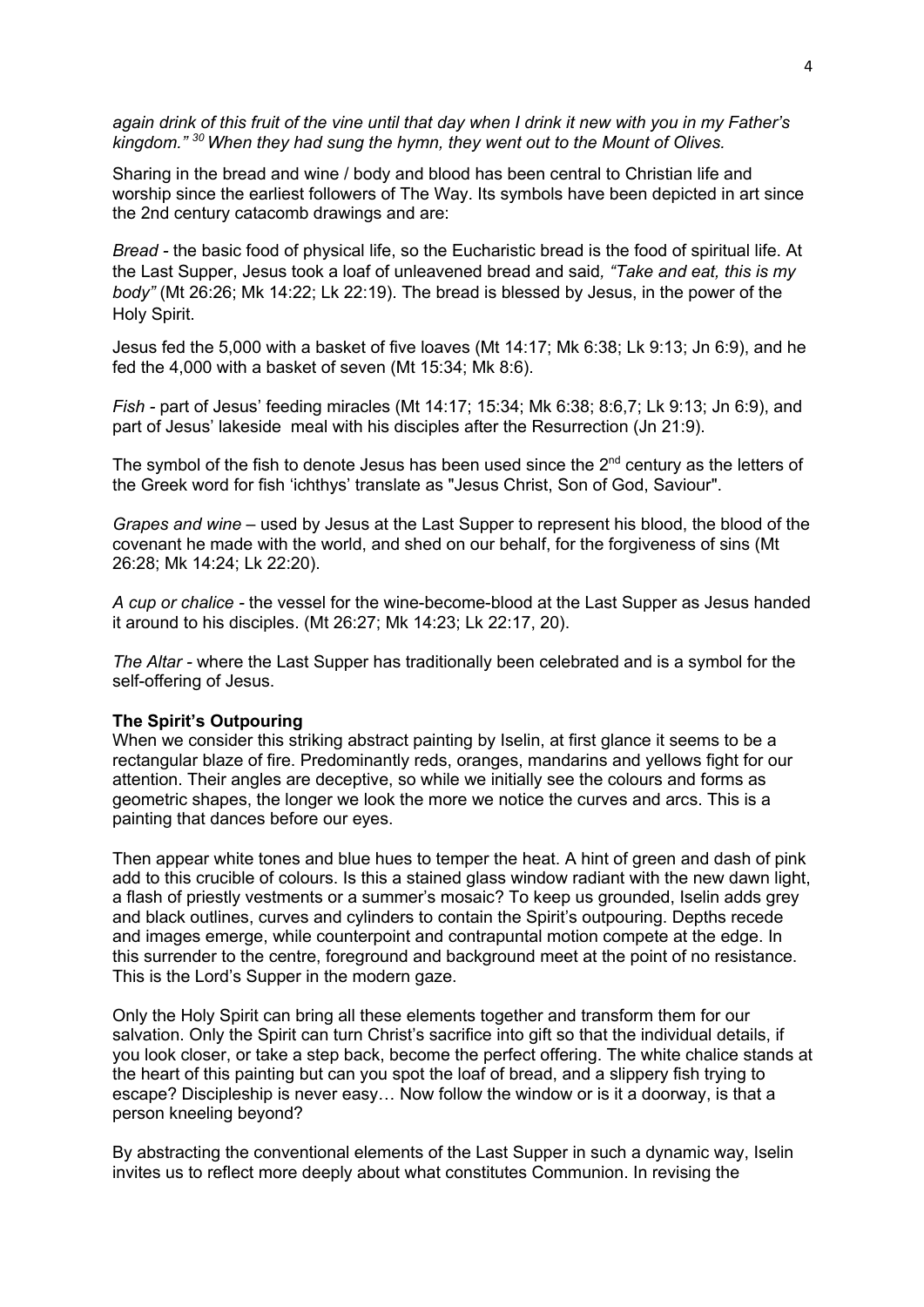traditional representations of wine and bread on such a large scale we are liberated to go further in our faith and embrace the material and the spiritual in new dimensions.

This miracle of love brings together the Spirit's blessing on all our meals that we offer in God's name.



# **Dennis Hawkins** *–* **Pentecost 1** 1962. Relief. Oil on wood panel. Oxford Brookes University. From the Methodist Art Collection.

*Dennis Hawkins (1925-2001) was a British abstract painter and printmaker.* 

Pentecost is the festival when we celebrate the gift of the Holy Spirit. The Greek word *pentekoste* means "fiftieth" and was borrowed from Greek-speaking Jews who used the phrase to refer to the Jewish 'Festival of Weeks' (*Shavuot* in Hebrew).<sup>2</sup> Pentecost is regarded as the birthday of the Christian Church, and the start of the Church's mission to the world since according to the Acts of the Apostles, the apostles suddenly found themselves speaking in other languages, enabled by the Holy Spirit:

*"And when the day of Pentecost had come, they were all together in one place. All of a sudden, a sound came from heaven, like a strong wind, filling the house where the people had gathered. Something like tongues of fire rested on their heads. And they were all filled with the Holy Spirit and began to speak in other languages as the Spirit gave them the ability to speak"* (Acts 2: 1-13).

<sup>&</sup>lt;sup>2</sup> This comes from Leviticus 23:16, which instructs people to count seven weeks or "fifty days" from the end of Passover to the beginning of the next holiday in the Greek translation of the Hebrew Scripture.